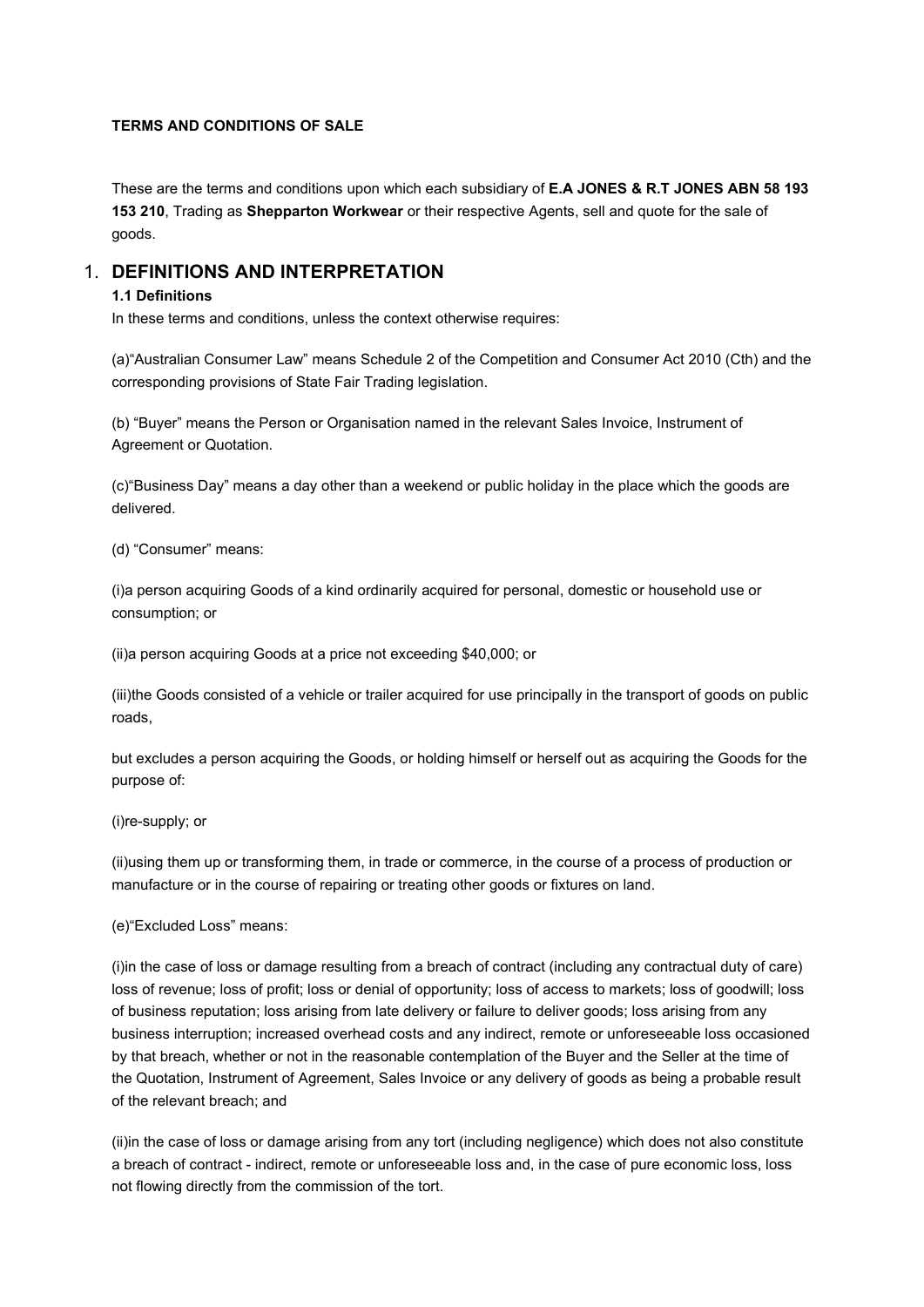(g)"Exclusive Goods" means any goods which are, at the Buyer's request, embellished, embroidered, printed, machined, cut-to-size or specifically ordered for the Buyer.

(h) "GST" means the goods and services tax as imposed by the GST Law together with any related interest, penalties, fines or other charge.

(i) "GST Amount" means any Payment (or the relevant part of that Payment) multiplied by the appropriate rate of GST.

(j) "GST Law" has the meaning given to that term in A New Tax System (Goods and Services) Act 1999, or, if that Act does not exist for any reason, means any Act imposing or relating to the imposition or administration of a goods and services tax in Australia and any regulation made under that Act.

(k)"Instrument of Agreement" means any instrument of agreement in which these terms and conditions are or are deemed to be incorporated.

(l) "Payment" means any amount payable under or in connection with a Quotation, Instrument of Agreement or Sales Invoice including any amount payable by way of indemnity, reimbursement or otherwise (other than a GST Amount) and includes the provision of any non-monetary consideration.

(m) "Person" includes an individual, the estate of an individual, a body politic, a corporation, an association (incorporated or unincorporated) and a statutory or other authority.

(n)"PPSA" means Personal Property Securities Act 2009 (Cth).

(o)"Purchase Price" means the price for the goods set out in the relevant Quotation, Instrument of Agreement or Sales Invoice.

(p)"Quotation" means the form of quotation (together with any supporting documentation, including range plans or other proposals) submitted by a Seller to the Buyer in which these terms and conditions are deemed to be incorporated.

(q)"Sales Invoice" means the sales invoice issued by a Seller to the Buyer in which these terms and conditions are or are deemed to be incorporated.

(r) "Tax Invoice" has the meaning given to that term by the GST Law.

(s)"Taxable Supply" has the meaning given to that term by the GST Law.

(t) "Seller" in relation to any Quotation, Instrument of Agreement or Sales Invoice means the relevant subsidiary (as that term is defined in the Corporations Act 2001 (Cth)) of The Workwear Group Holding Pty Ltd referred to in the Quotation, Instrument of Agreement or Sales Invoice to which the terms and conditions are incorporated.

### 1.2Interpretation

(a)Any special conditions specified on a Quotation, Instrument of Agreement or Sales Invoice shall, to the extent they are inconsistent with these terms and conditions, take precedence over these terms and conditions.

(b) Words importing the singular shall include the plural (and vice versa).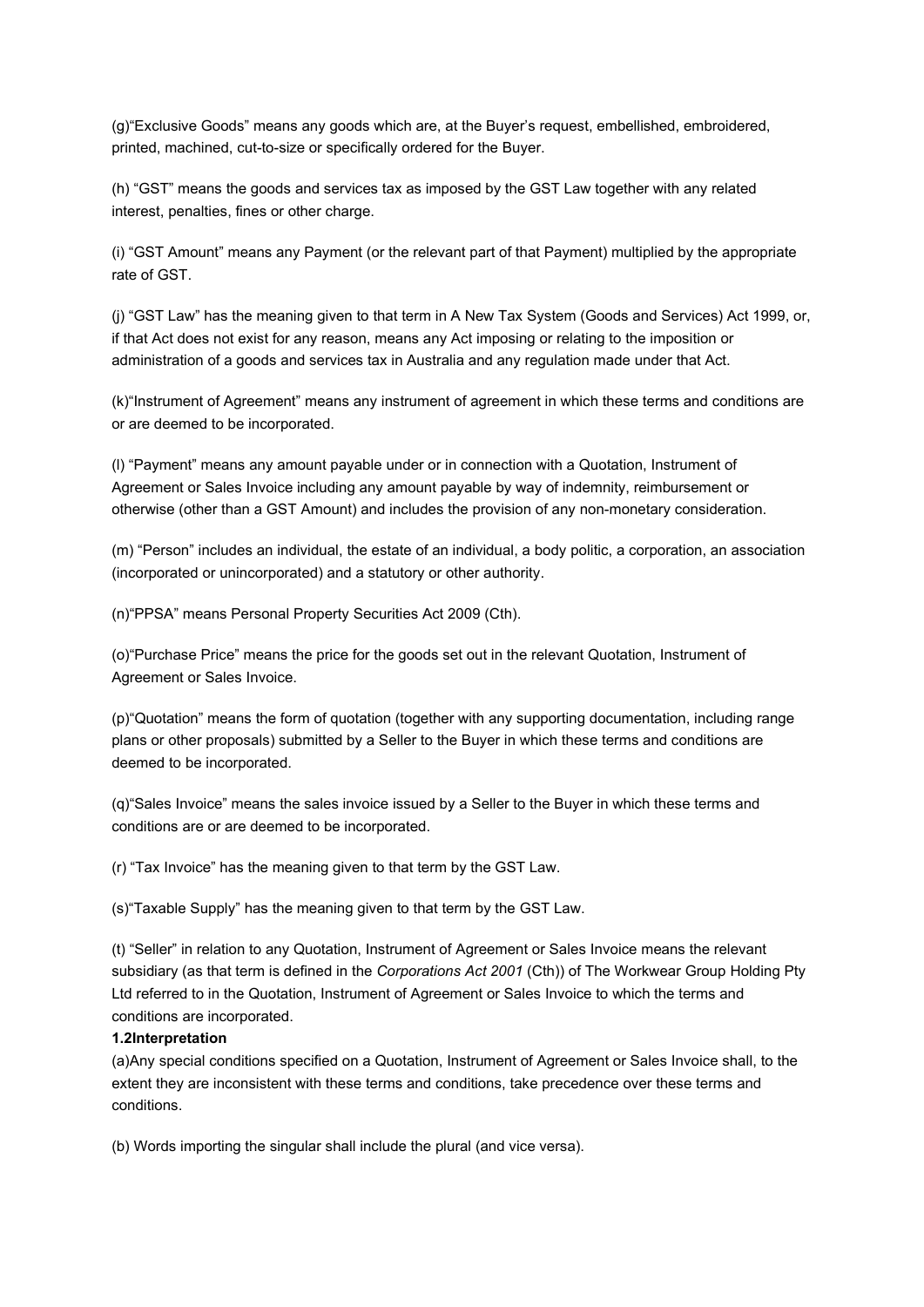(c)If any provision of these terms and conditions is invalid and does not go to the essence of these terms and conditions, these terms and conditions should be read as if that provision has been severed.

# 1. GOVERNING TERMS AND CONDITIONS

These are the only terms and conditions which are binding upon a Seller with the exception of those otherwise agreed in writing by the Seller which are imposed by a statute such as the Competition and Consumer Act 2010 (Cth) and which cannot be excluded. Any direction by the Buyer either verbal or written to procure goods or services from the Seller will be deemed as acceptance by the Buyer of these terms and conditions, despite any provisions to the contrary in the direction or any Purchase Order issued by the Buyer.

# 1. TERMS OF PAYMENT

Payment to the Seller for goods delivered and accepted is due within 30 calendar days of the end of the month in which the Buyer is invoiced for the goods. If the Buyer fails to make payment in accordance with this clause, all amounts owing by the Buyer to the Seller named in the Sales Invoice, Instrument of Agreement or Purchase Order on any account shall immediately become due and payable. Each outstanding amount shall bear interest of the rate of 10% per annum calculated on a daily basis from the day it falls due until the day it is paid. The Buyer must pay the Seller (on a full indemnity basis) any costs (including legal costs) incurred by the Seller in taking steps to recover unpaid or overdue amounts under these terms and conditions.

# 1. INSPECTION AND ACCEPTANCE

The Buyer shall inspect all goods upon delivery and shall within two (2) Business Days of delivery give notice to the Seller named in the relevant Sales Invoice or of any matter or thing by which the Buyer alleges that the goods are not in accordance with the Buyer's order. Failing such notice, subject to any nonexcludable condition implied by law, such as those in the Competition and Consumer Act 2010 (Cth), the goods shall be deemed to have been delivered to and accepted by the Buyer.

# 1. RETURNS

Return of goods (other than in situations where the Seller is required to accept a return of goods under the Australian Consumer Law) must be approved by the Seller named in the relevant Sales Invoice or Instrument of Agreement. These authorised returns must be freight prepaid and will only be accepted if (unless otherwise agreed with the Seller) they are:

- in a saleable condition in their original packaging;
- accompanied by documentation evidencing: (i)the Buyer's name, address and account number,

(ii) a return authorisation number and the relevant Sales Invoice number or Instrument of Agreement number under which the goods were originally supplied; and

(iii) reasonable detail regarding the reason for the return of the goods; and

returned within 14 days of supply.

Other than in situations where the Seller is required to accept a return of goods under the Australian Consumer Law: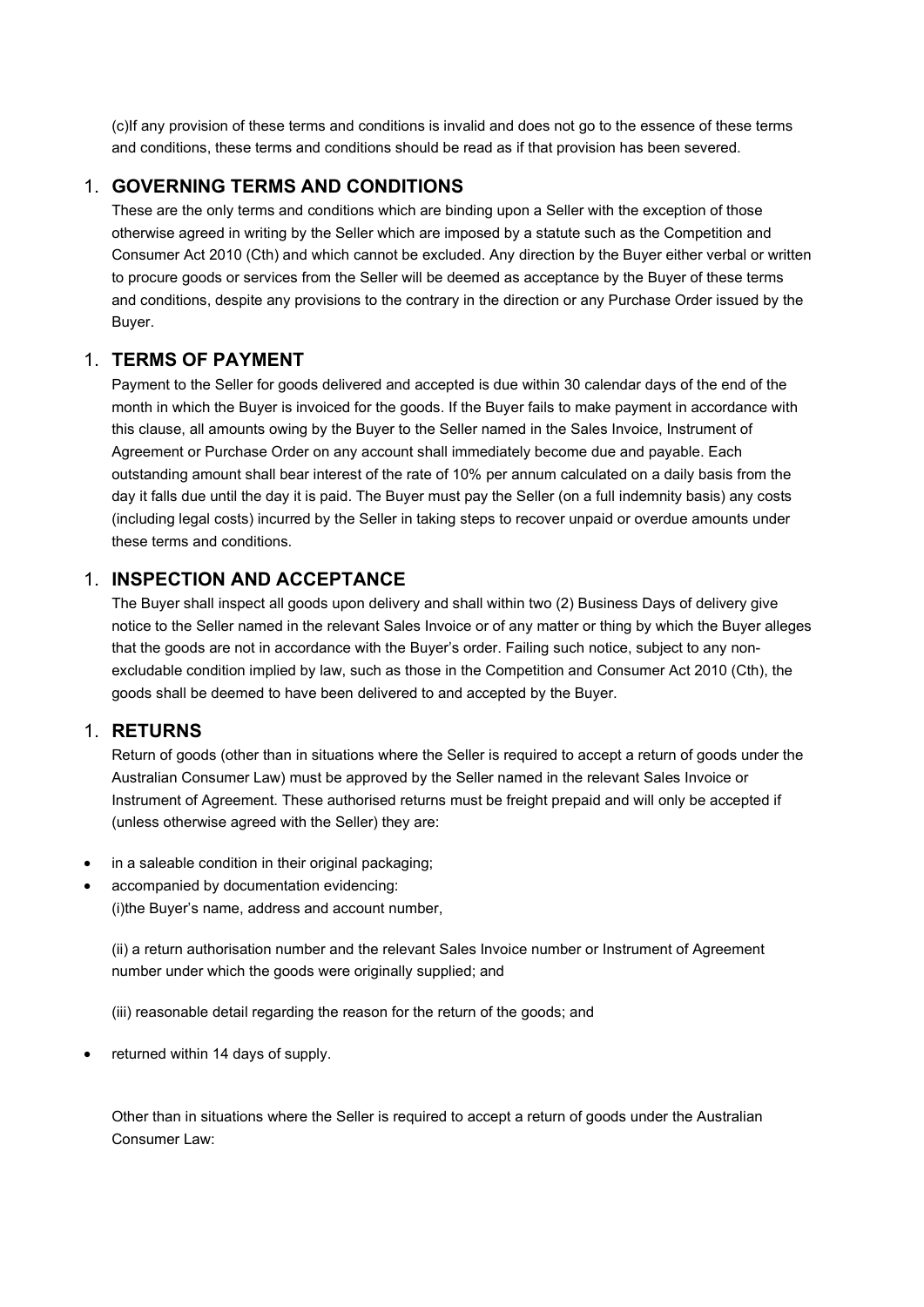(d) the Seller reserves the right to charge a handling fee of \$10 or 10% of the price of the goods returned (whichever is greater) under this provision; and

(e) the Seller will not accept the return of goods specifically purchased, manufactured, machined or cut to size or to the Buyer's specification.

# 1. QUOTATIONS

(a)Unless previously withdrawn, a quotation is valid for 30 days or such other period as stated in it. A Quotation is not to be construed as an obligation to sell but merely an invitation to treat and no contractual relationship shall arise from it until the Buyer's order has been accepted in writing by the Seller which provided the Quotation.

(b)No Seller shall be bound by any conditions attaching to the Buyer's order or acceptance of a Quotation and, unless such conditions are expressly accepted by the relevant Seller in writing, the Buyer acknowledges that such conditions are expressly negatived.

(c)Every Quotation is subject to and conditional upon obtaining any necessary import, export or other licence.

(d)Where, due to the act or request of the Buyer, the initial supply of Goods commences more than 3 months after the date of acceptance of a Quotation or an Instrument of Agreement, Seller is entitled to submit a revised schedule of prices in relation to the supply of such Goods. Such schedule of revised prices (**Price Revision Notice**) must set out the basis for any price variation as between the intitial Quotation/Instrument of Agreement and the Price Revision Notice. Unless the Buyer provides written notice of its objection to such revised prices within 5 Business Days of receipt of the Price Revision Notice, the Buyer will be taken to have accepted the amendment to such prices on the terms set out in the Price Revision Notice. The Buyer is not entitled to unreasonably object to any price revisions undertaken in accordance with this clause.

### 1. GST

The parties agree that:

(a) the Purchase Price is inclusive of GST;

(b)all other Payments have been calculated without regard to GST;

(c)each party will comply with its obligations under the Competition and Consumer Act 2010 (Cth) when calculating the amount of any Payment and the amount of any relevant Payments will be adjusted accordingly;

(d)if the whole or any part of any Payment is the consideration for a Taxable Supply (other than for payment of the Purchase Price) for which the payee is liable to GST, the payer must pay to the payee an additional amount equal to the GST Amount, either concurrently with that Payment or as otherwise agreed in writing.

(e)any reference to a cost or expense in these terms and conditions excludes any amount in respect of GST forming part of the relevant cost or expense when incurred by the relevant party for which that party can claim an Input Tax Credit; and the payee will provide to the payer a Tax Invoice.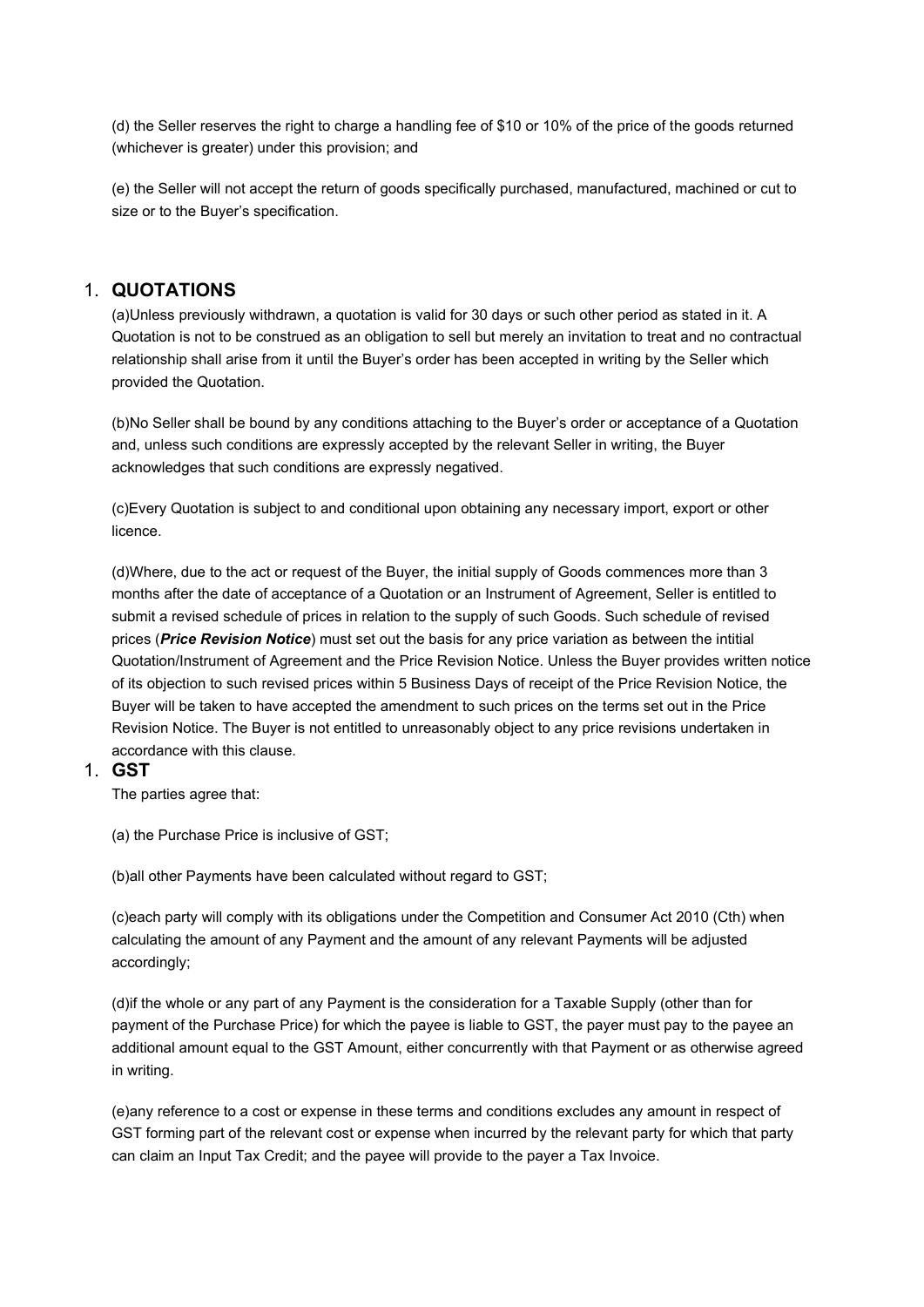# 1. PASSING OF PROPERTY AND RISK

(a)Goods supplied by a Seller to the Buyer shall be at the Buyer's risk immediately upon deliver to the Buyer, into the Buyer's custody or at the Buyer's direction (whichever happens first). The Buyer shall insure the goods from the time of that delivery at its cost against such risks as it thinks appropriate, shall note the interest of the Seller named in the relevant Sales Invoice or Instrument of Agreement on the insurance policy and shall produce a certificate of currency to this effect to that Seller upon request.

(b)Property in the goods supplied by a Seller to the Buyer under these terms and conditions shall not pass to the Buyer until those goods and other goods have been paid for in full.

(c)Until the goods have been paid for in full:

(i)the Buyer shall store the goods in a manner which shows clearly that they are the property of the Seller which supplied them; and

(ii)the Buyer may sell the goods, in the ordinary course of its business, as agent for the Seller and shall account to the Seller for theproceeds of sale (including any proceeds from insurance claims). These proceeds must be kept in a separate bank account.

(d)The Buyer irrevocably authorises each Seller at any time to enter onto any premises upon which:

(i)the Seller's goods are stored to enable the Seller to:– inspect the goods; and/or – if the Buyer has breached these terms and conditions, reclaim the goods;

(ii)the Buyer's records pertaining to the goods are held to inspect and copy such records.

(e)The Buyer and each Seller agree that the provisions of this clause apply notwithstanding any arrangement under which that Seller grants credit to the Buyer.

(f) Each party consents to the other perfecting any security interest under these terms and conditions which arises by operation of the PPSA in any property by registration under the PPSA and agrees to do anything reasonably requested by the other party to enable it to do so.

(g)The parties contract out of each provision of the PPSA which, under section 115(1) of that Act, they are permitted to contract out of, other than:

(i) sections 117 and 118 (relationship with land laws); and

(ii) sections 134(1) and 135 (retention of collateral).

(h)Each party waives its right to receive each notice which, under section 157(3) of the PPSA, it is permitted to waive.

(i) Each party waives its rights to receive anything from any other party under section 275 of the PPSA and agrees not to make any request of any other party under that section.

## 1. SUPPLY

Each Seller reserves the right to suspend or discontinue the supply of goods to the Buyer on reasonable grounds without being obliged to give any reason for its action.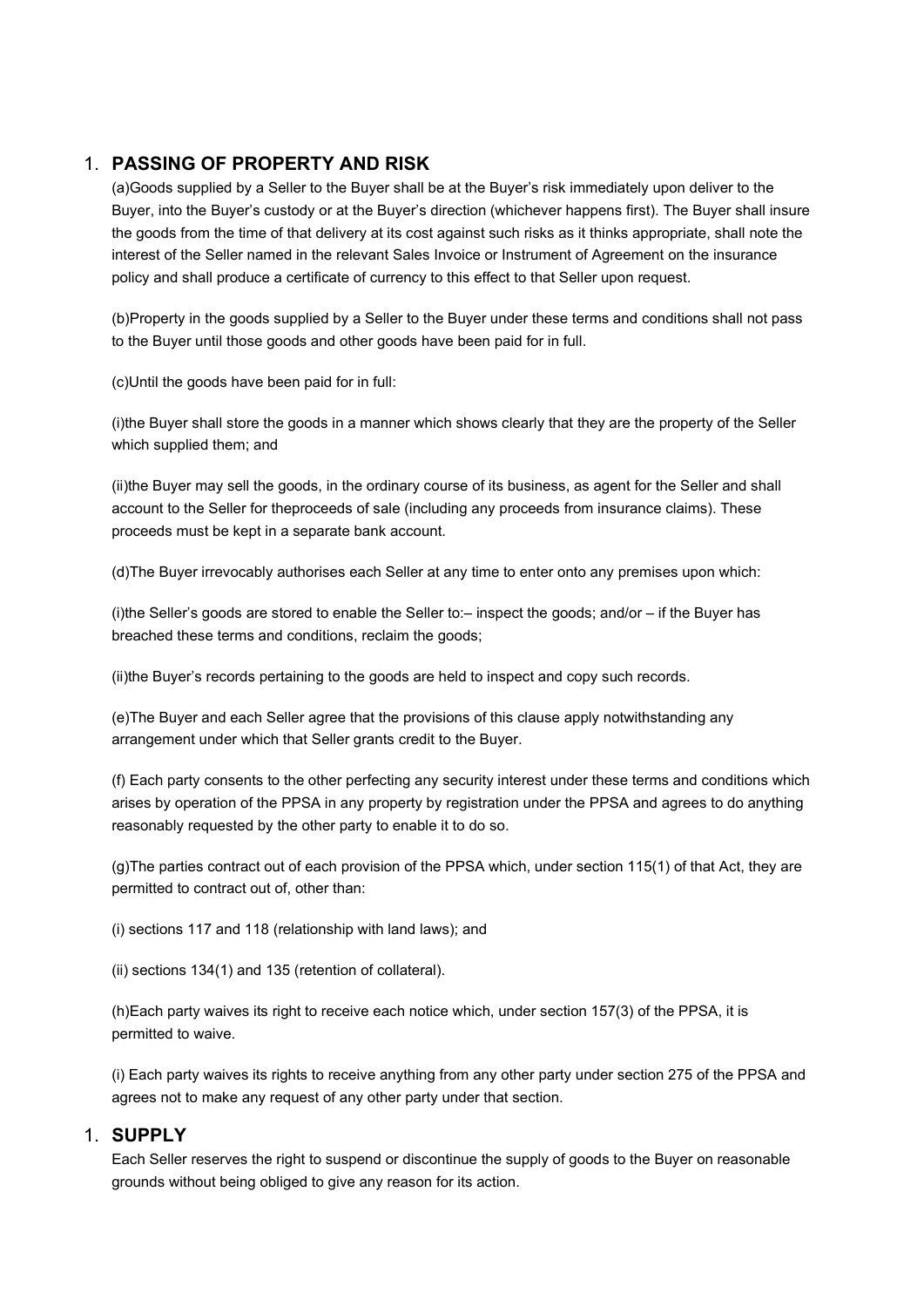From time to time, the Seller may decide (in its absolute discretion) to cease stocking particular goods (Discontinued Goods). Where the Seller knows that Discontinued Goods are currently the subject of an order, Instrument of Agreement or Quotation with the Buyer, the Seller will:

- provide reasonable notice to the Buyer of its decision to cease stocking Discontinued Goods;
- use reasonable endeavours to ensure that quantities of Discontinued Goods that are the subject of an order at the date of giving notice under paragraph (a) will be supplied to the Buyer in accordance with that order;
- offer to supply the Buyer with any similar goods to the Discontinued Goods that the Buyer has continued to stock (the price and terms of such supply to be agreed between the parties),

## 1. PART DELIVERIES

Each Seller reserves the right to make part deliveries of any order, and each part delivery shall constitute a separate sale of goods upon these terms and conditions. A part delivery of an order shall not invalidate the balance of an order.

## 1. TRAINING

A Seller's Quotation or Sale Invoice is made on a supply only basis. Any training in the use of the goods or other fitting services (if any) are at the expense of the Buyer unless otherwise specified in writing by the relevant Seller.

# 1. DIMENSIONS, LABELLING, PERFORMANCE DATA AND OTHER DESCRIPTIVE DETAILS

(a)To the extent permitted by statute, any performance data provided by the Seller, a supplier or manufacturer is an estimate only and should be construed accordingly.

(b)Unless agreed to the contrary in writing, each Seller reserves the right to supply an alternative brand or substitute product that has characteristics that are materially consistent with the goods offered when necessary.

(c)Buyer must not, without Seller's written consent, alter, remove or obliterate any labels which are attach to or incorporated in the goods.

# 1. SHIPMENT AND DELIVERY

(a)Upon acceptance of an order by a Seller that Seller will seek confirmation of the period of shipment or delivery. If any variation has occurred in the quoted period, that Seller will notify the Buyer.

(b)A delivery charge may apply to all deliveries with the exception of back order deliveries which are part of an original order that has been partly fulfilled.

# 1. MINIMUM ORDER VALUE

The Seller reserves the right to:

- refuse to supply goods where the value of the goods ordered in by the Buyer is less than the Seller's minimum supply value (as notified by the Seller to the Buyer from time to time); or
- (with the consent of the Buyer) increase the aggregate price payable for the goods ordered by the Buyer such that the price is at least equal to the Seller's minimum supply value.

# 1. CONTINGENCIES

(a) The Seller is entitled to conduct a review of all pricing set out in any unfilled Instrument of Agreement on or before the end of each 12 month period covered by that Instrument of Agreement.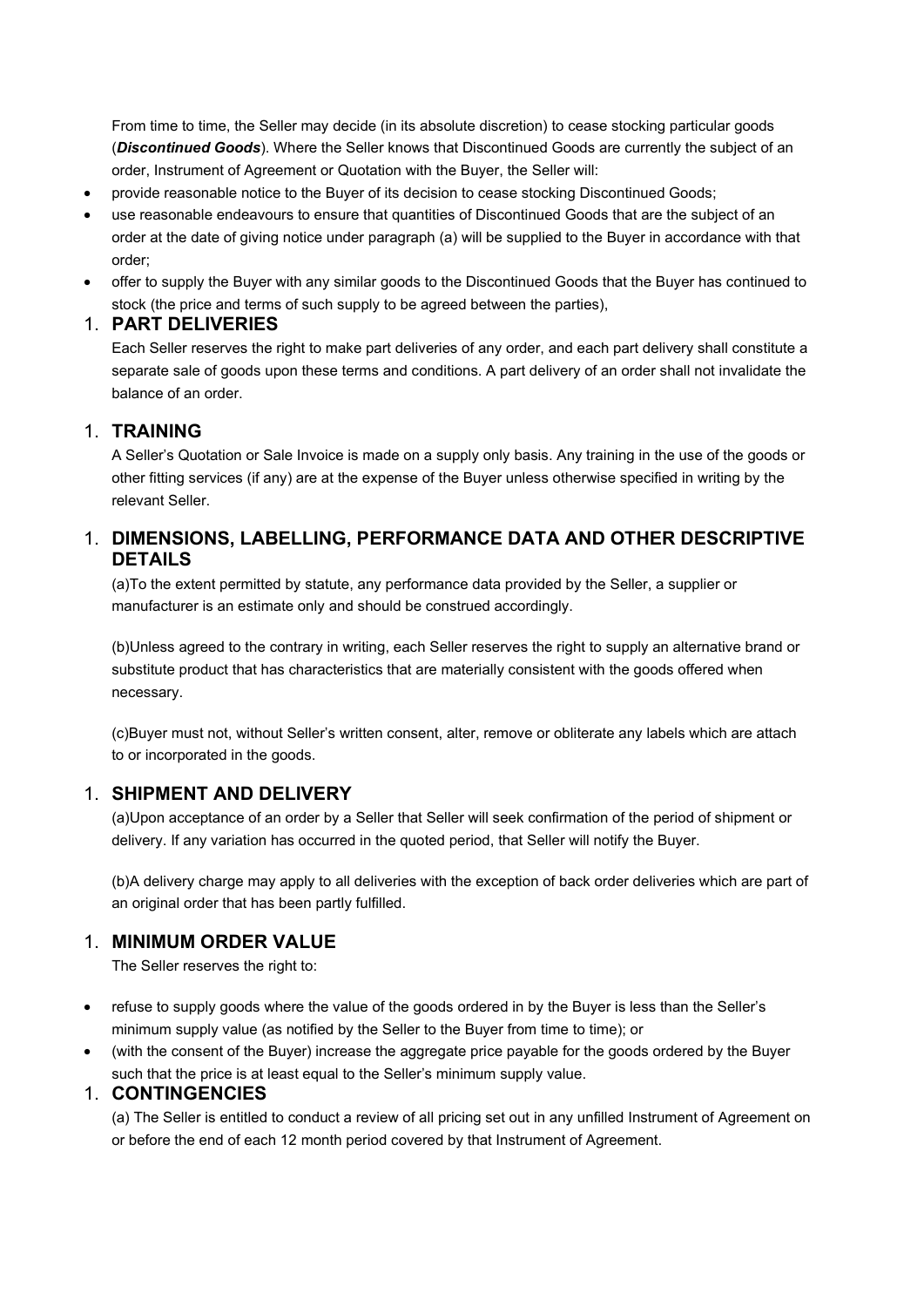(b) Whilst it is the intention of the Seller to hold pricing constant, the Seller reserves the right to revise pricing where:

- 1. goods are imported or have import content and an exchange rate variation occurs, an increase in import duty occurs or another similar charge is introduced or increased;
- 2. any legislation, regulation or governmental policy is introduced with the effect of increasing the Seller's input costs; and/or
- 3. the price of commodities used in the production of the goods increases in a manner that causes an increase in the Seller's input costs.

(c) In all cases justification for price variations will be provided.

# 1. FORCE MAJEURE

If the performance or observance of any obligations of any Seller is prevented, restricted or affected by reason of a force majeure event including strike, lock out, industrial dispute, raw material shortage, breakdown of plant, transport or equipment or any other cause beyond the reasonable control of the Seller, the Seller may, in its absolute discretion give prompt notice of that cause to the Buyer. On delivery of that notice the Seller is excused from such performance or observance to the extent of the relevant prevention, restriction or effect.

# 1. DEFAULT OF BUYER

If these terms and conditions are not strictly observed by the Buyer, the Seller may in its absolute discretion, refuse to supply to the Buyer and the Seller shall not be liable to the Buyer for any loss or damage the Buyer may sustain as a result of such refusal. The costs of collection of any amounts outstanding under any Sales Invoice (together with the fees of any mercantile agent or lawyer engaged by the Seller) following such refusal to supply become due and payable by the Buyer immediately upon notice of such refusal to supply being provided to the Buyer by the Seller.

# 1. BUYER'S CANCELLATION

Unless otherwise agreed in writing, the Buyer shall have no right to cancel an order which has been accepted by a Seller. If a right of cancellation is expressly reserved to the Buyer, such right of cancellation must be exercised by notice in writing from the Buyer to the Seller with which the order has been placed not later than 7 days prior to the estimated date of shipment by the manufacturer or that Seller as the case may be. Unless otherwise agreed between the Buyer and Seller, upon cancellation prior to shipment any deposit paid by the Buyer shall be forfeited to the manufacturer or Seller (as the case may be). Despite the cancellation of any order for any reason, the Buyer must still purchase from the Seller any goods ordered by the Buyer which constitute Exclusive Goods (whether in store, in transit or being manufactured) which were procured or ordered by the Seller before such cancellation, unless otherwise agreed in writing by the Seller.

# 1. WARRANTY AND LIABILITY OF SELLER

(a)Buyer shall immediately notify the Seller in writing of any defect in the goods supplied by the Seller. The Buyer shall not carry out any remedial work to allegedly defective goods without first obtaining the written consent of that Seller to do so. The provisions of this clause 19(a) do not constitute a warranty in relation to the quality or fitness of the goods, or require the Seller to repair or replace goods, or offer a refund in relation to goods, in circumstances other those set out in Australian Consumer Law (to the extent that the Australian Consumer Law applies to the goods)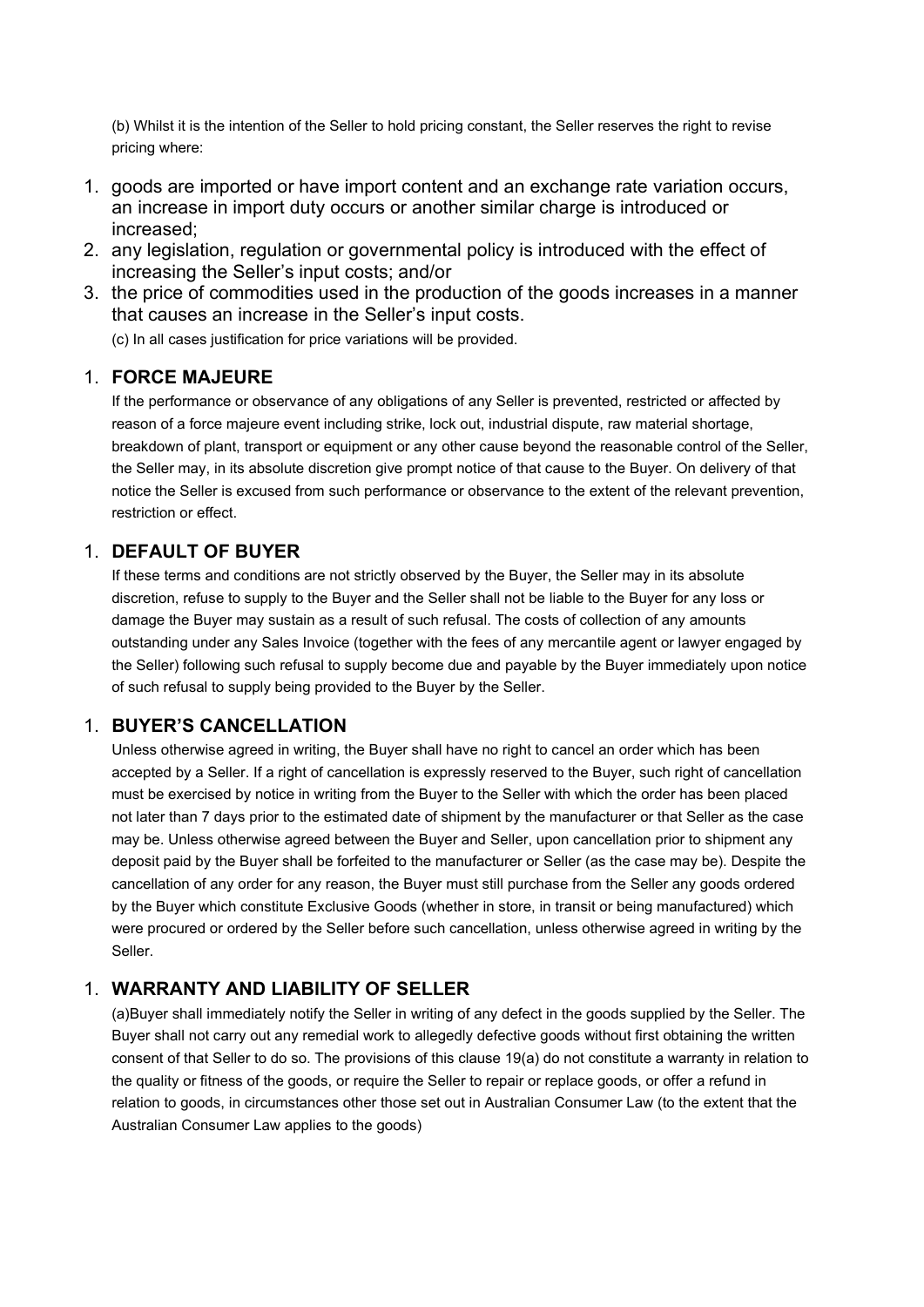(b)The Competition and Consumer Act 2010 (Cth) and the Australian Consumer Law guarantee certain conditions, warranties and undertakings, and give you other legal rights, in relation to the quality and fitness for purpose of consumer goods sold in Australia. These guarantees cannot be modified nor excluded by any contract. Nothing in these terms and conditions purports to modify or exclude the conditions, warranties, guarantees and undertakings, and other legal rights, under the Australian Consumer Law and other laws which cannot be modified or excluded. Except as expressly set out in these terms and conditions and the Australian Consumer Law, the Seller makes no warranties or other representations under these terms and conditions. The Seller's liability in respect of these warranties, representations, undertakings and guarantees is limited to the fullest extent permitted by law.

(c)Without limiting clause 19(b), where the Seller sells goods to the Buyer, and the Buyer purchases them as a Consumer, then the Australian Consumer Law provides certain guarantees in relation to the goods. The rights of the Buyer buying goods as a Consumer include those set out in clause 19(e) below.

(d)Where goods are supplied to Consumers under these terms and conditions that supply is subject to guarantees that cannot be excluded under the Australian Consumer Law. In these circumstances, the Buyer is entitled to a replacement or refund for a major failure and for compensation for any other reasonably foreseeable loss or damage. The Buyer is also entitled to have the goods repaired or replaced if the goods fail to be of acceptable quality and the failure does not amount to a major failure.

(e)To the extent permitted by statute, the liability, if any, of the Seller arising from the breach of any implied conditions or warranties, or failure to comply with a statutory guarantee under the Australian Consumer Law, in relation to the supply of goods other than goods of a kind ordinarily acquired for personal, domestic or household use or consumption, shall at the Seller's option be limited to:

(i)the replacement of the goods or resupply of the goods by the Seller, or the cost of replacement or resupply of the goods; or

(ii) the repair of the goods, or the cost of repair of the goods.

(f) Subject to clause 19(b), the Seller shall not in any circumstances be liable to the Buyer under or in connection with these terms and conditions, or in negligence or any other tort or otherwise howsoever, as a result of any act or omission in the course of or in connection with the performance of these terms and conditions, for or in respect of any Excluded Loss.

(g)The Seller makes no express warranties in relation to the suitability for any purpose of goods or materials supplied by a Seller.

(i) To the extent permitted by statute, all warranties, conditions and guarantees (whether express, implied or applied, and whether given by the Seller, the manufacturer or a third party) and any obligation of the Seller to repair or replace any goods are void in respect of any goods which the Buyer tampers with or alters.

## 1. EXCLUSIVE GOODS

Where the Seller manufactures Exclusive Goods for the Buyer:

(a)The parties agree that the Seller may hold an inventory of stock in respect of Exclusive Goods, based on the Seller's good faith forecast of the Buyer's future Exclusive Good purchasing levels.

(b)If: